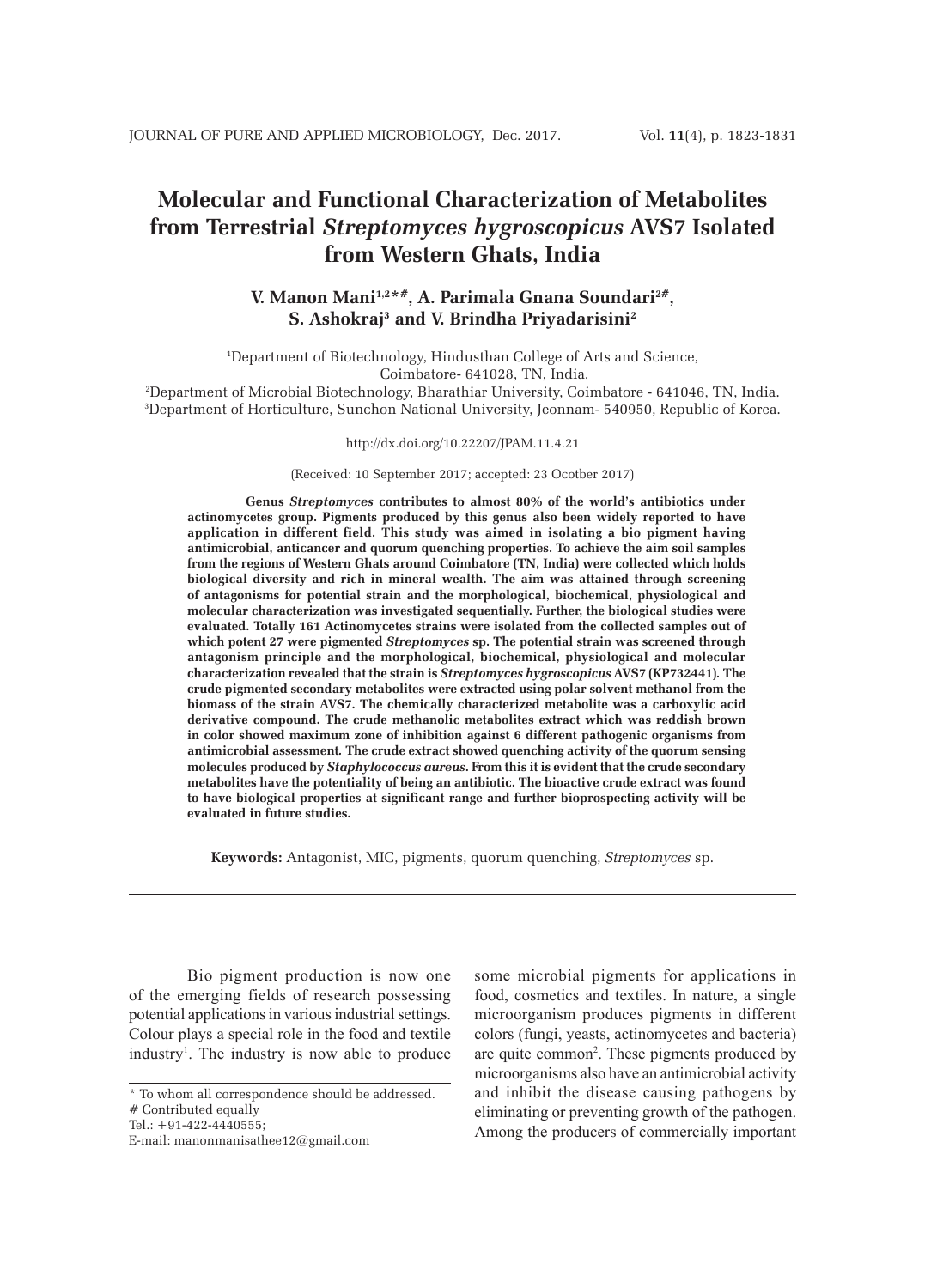metabolites or antibiotics, bacteria have proved to be profilic source with surprisingly small group taxa for the vast majority of compounds<sup>3</sup>. Among these microorganisms actinomycetes are found to be the most economically and biotechnologically priceless prokaryotes. They are widely distributed in terrestrial and aquatic ecosystems. In soil, these organisms play a crucial role in recycling of refractory biomaterials by decomposition of complex mixtures like polymers in dead plant and animal materials and also capable of producing several secondary metabolites<sup>4</sup>. Actinomycetes have provided important bioactive compounds of high commercial value and are being a source to be routinely screened for new bioactive substances. These searches have been remarkably successful and about 45% of naturally occurring antibiotics have been used in medicinal fields are isolated from actinomycetes. Considering these natural compounds in the market, today about 130 to 140 microbial products and a similar number of derivatives (including semi-synthetic antibiotics) are applied in human medicine, mostly in chemotherapy and veterinary medicine. About fifteen to twenty compounds are used in agricultural fields mainly as herbicides, pesticides, plant protecting agents and food additives. The majority of these compounds are produced by *Streptomyces* species. The high percentage of new compounds derived from new target oriented screening methods is also of actinomycetal origin. These antibiotics from *Streptomyces* sp are used as anti tumoral medicine, immunosuppressors, anti viral agents and also possess the antioxidant property 5 . The *Streptomyces* sp produced pigments are very much useful in replacing the synthetic dyes. Metabolites of *Streptomyces* sp also found to possess quorum quenching property inhibiting the cell to cell communication of bacterial colonies. The subsequent discovery of compounds that inhibit the cell-to-cell communication, dubbed antiquorum sensing (anti-QS) agents could provide a novel method of combating infection $6, 7$ . In the present study we have isolated and characterized *Streptomyces* sp from Western Ghats terrestrial soil having antimicrobial activity against Grampositive as well as Gram-negative bacteria and fungi, anticancer properties and quorum quenching was also evaluated.

#### **MATERIALS AND METHODS**

#### **Isolation and screening of isolates from soil sample**

The samples were collected from eleven different terrestrial regions Valparai [Stanmore, Selali, Mamika estate, Waverly estate, Eettiyar estate, and Valparai town (1, 2)], Topslip and Marudhamalai hills [(BU1, BU2, BU3) Bharathiar University campus, Coimbatore], TamilNadu, India. For systematic screening of pigmented Actinomycetes to explore the Western Ghats region SCN medium8 was used for the isolation and enumeration of actinomycetes. Samples were serially diluted at tenfold and plated on starch casein nitrate agar plates supplemented with nystatin (20mg/L) in triplicates to minimize the fungal growth. The samples were incubated at 30ºC for 7 days for sporulation and pigmentation. Eventually, mixtures of colonies were formed and they were purified onto a new SCN agar plates until discrete colonies were formed and subsequently stored at -80ºC in 20% glycerol. The glycerol stocks of strains were taken out and streaked on SCN agar for identification and characterization studies. The pigment producing strains were screened for their antagonistic activity against pathogens following cross streak method. Pigmented Actinomycetes isolates were streaked along the diameter on SCN agar plates and incubated at 30° C for six days and after incubation, 12 hrs grown cultures of clinical pathogens (procured from PSG Hospitals, Coimbatore, TN) of Gram positive organisms such as *Staphylococcus aureus, Staphylococcus epidermidis, Enterococcus faecalis, Shigella* sp and Gram negative organisms such as *Escherichia coli, Pseudomonas aeruginosa, Klebsiella pneumoniae, Salmonella typhi, Proteus vulgaris* and *Bacillus subtilis.* These pathogens are facultative anaerobes and majorly cause Gastro Intestinal Infections, Urinary Tract Infections and nosocomial infections. The above stated pathogens were streaked perpendicular to the central strip of actinomycetes culture. Plates were again incubated at 37° C for 24 hrs and zone of inhibition was measured.

## **Determination of morphological and biochemical characteristics**

The selected strain AVS7 was characterized morphologically following the directions given by the International *Streptomyces* Project (ISP) 9, 10,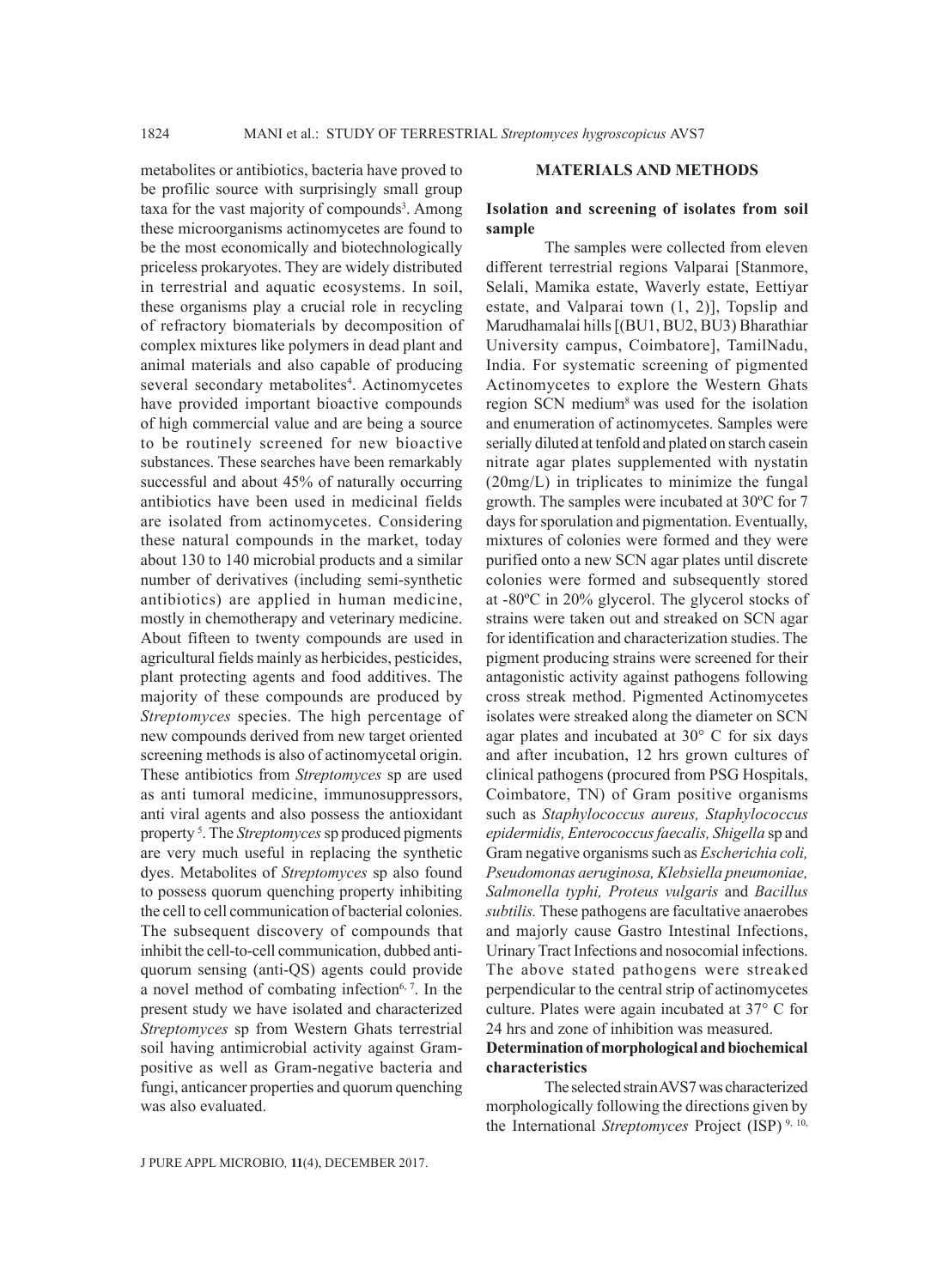<sup>11</sup>. The morphology of aerial hyphae, substrate mycelium and spore chain arrangement were determined by light microscopy and Scanning Electron Microscopy (SEM) by cover slip technique, and examined after seven days of growth at 30° C. The strain grown on different media (ISP 1 to ISP 7 and SCN) was investigated by following directions given in the Bergey's Manual of Systematic Bacteriology. The carbon sources utilization and melanoid production were characterized for the strain AVS7 based on the method of Shirling and Gottlieb<sup>12</sup>. In addition to this, biochemical and physiological characters were determined according to the method of Schofield and Schaal <sup>13</sup> and Tresner<sup>14</sup>.

### **Molecular characterization**

Total genomic DNA was isolated based on the method of Edwards<sup>15</sup> with slight modification to obtain consistent cell lysis and DNA recovery. For isolation of DNA, 72 hours old broth culture was prepared in SCN medium. About 1.5 ml of broth culture was centrifuged at 10,000 rpm for 10 min. Supernatant was discarded and 500 µl of solution I (10mM Tris HCl, 10mM  $MgCl<sub>2</sub>$ , 10mM KCl<sub>2</sub>, 2mM EDTA) was added, vortex and centrifuged at 10,000 rpm for 10 minutes. Supernatant was discarded and 500 µl of solution II (Sol I + 0.4mM NaCl) was added to the pellet, vortexed and centrifuged at 10,000 rpm for 10 min. To the pellet 500  $\mu$ l of solution III (10mM KCl<sub>2</sub>, 0.4mM NaCl, 10mM of  $H_2KPO_4 \& Na_2HPO_4$ ) was added, vortexed and 30 µl of lysozyme was also added. Mixture was gently tapped and the tube was incubated at 37°C for 15 min. 50 µl of solution IV (10% SDS) was added and mixed well by inverting. The mixture was incubated at 55°C for 15 min. To this 500 µl of solution V (5M NaCl) was added and centrifuged at 10,000 rpm for 5 min. The supernatant was transferred to fresh microfuge tube and then 500 µl of isopropyl alcohol was added and centrifuged at 10,000 rpm for 10 min. The supernatant was discarded and  $500 \mu l$  of 70% ethanol was added and centrifuged at 10,000 rpm for 10 minutes. Finally the supernatant was discarded and the pellet was dried. The pellet was suspended in 20 µl of TE buffer and stored at 20°C. The Gel electrophoresis was performed and DNA was obtained. The amplification of 16 s ribosomal RNA was done using thermocycler (PTC 150, USA) with universal primers and *Taq* polymerase

using standard protocols. The amplified fragments were sequenced and the sequence was compared with reference species of bacteria for similarity using NCBI (National Centre for Biotechnological Information) BLAST available at http:/ www. ncbi.nlm.nih.gov/. The sequences were taken for phylogenetic tree construction using PHYLIP package. The 16s rRNA sequence was submitted at GenBank, NCBI, USA.

#### **Production and extraction of pigments**

The glycerol stock of AVS7 spores were spread on SCN agar plates and incubated at 30° C for seven to ten days and allowed for good sporulation. The seed medium (SCN) was prepared by inoculating two loops of spores from SCN plates and cultured in Erlenmeyer flasks for the growth of vegetative inoculums. The flasks were incubated at 30° C for three days on a rotary shaker (180 rpm). The culture of 5% (v/v) inoculums was transferred into 100mL aliquots of production medium (SCN broth) in 20x250mL Erlenmeyer flasks and incubated at 30° C for seven days on a reciprocating shaker (180 rpm). The culture was centrifuged at 5000 rpm for ten mins at 20° C; the cell free culture filtrate and biomass was separated. The pigment from mycelia biomass was extracted using polar and non polar solvents. The total pigment from biomass was extracted, filtered and concentrated. The cell free culture filtrate was separated using equal volume of polar and non polar solvents, filtered and concentrated. The crude extract was subjected to GC- MS to find out the metabolites profile and FT- IR analysis was performed to determine the functional groups in the crude extract. This was carried out to elucidate the aliphatic and aromatic compounds present in the crude metabolite profile.

## **Biological activity of crude extract Determination of antimicrobial assay**

The antimicrobial assay and Minimum Inhibitory Concentrations (MIC) assay were assessed by well diffusion method 16 using crude biomass extract and culture filtrate against facultative anaerobic pathogens such as *S. aureus, S. epidermidis, E. faecalis, E. coli, P. aeruginosa, K. pneumoniae, S. typhi, P. vulgaris, Shigella* sp, *Vibrio cholerae* and *B. subtilis*. Fifty micrograms of cell free culture filtrate extract and crude biomass extract was added in respective wells on Mueller Hinton Agar (MHA) plates which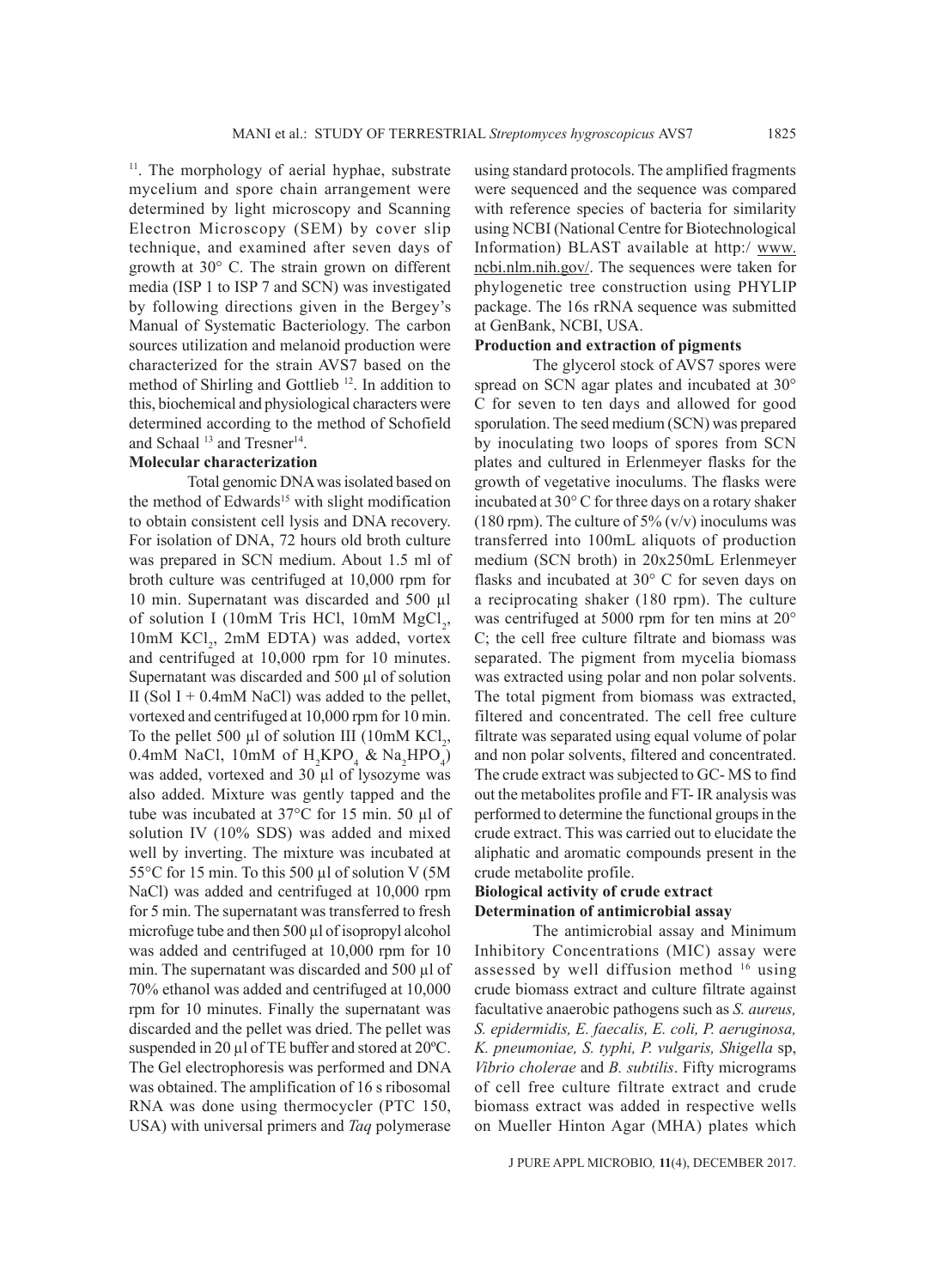were previously seeded with the above stated pathogens. The diameter of zone of inhibition was measured after 24h of incubation at 37° C for bacteria. The crude extract which exhibited highest antimicrobial profile was prepared at different concentrations ranging from 0 to 1000µg/µL. The lowest concentration of the total pigment extract which showed activity was considered to be MIC of the extract.

## **Quorum quenching property Inhibition of protease and lipase**

Protease activity was determined using skim milk agar (SMA) plate17. *S. aureus* was inoculated in Tryptic Soy Broth (TSB) as control and TSB with *S. aureus,* crude methanolic extract as test. After incubation at 37ºC at 180 rpm the filtrate was centrifuged at 12000 rpm for 10 mins and supernatant was collected and filled in respective wells on SMA plates. The digested substrate forms clear areas or zones surrounding the wells if proteolytic enzymes were produced. If the extract inhibits the activity of proteolytic enzymes there will be absence of zone around the sample added wells. Tribuytrin agar medium (TBA) was used to detect the inhibition of lipase for crude extract. If the microorganisms tested have a lipolytic activity, an opaque halo could be easily observed around the colonies. 40 µL of *S. aureus*  in control and in presence of crude extract were added to the respective wells in TBA plates. The plates were incubated at 37ºC for 48 h and observed for the inhibition of lipolytic activity through the absence of zone of clearance.

#### **Cytotoxicity studies**

The human breast cancer cell line (MCF-7) was obtained from National Centre for Cell Science (NCCS), Pune and grown in Eagles Minimum Essential Medium (EMEM) containing 10% fetal bovine serum (FBS). All cells were maintained at 37 $^{\circ}$  C, 5% CO<sub>2</sub>, 95% air and 100% relative humidity. Maintenance cultures were passaged weekly, and the culture medium was changed twice a week. The monolayer cells were detached with trypsin-ethylenediaminetetraacetic acid (EDTA) to make single cell suspensions and viable cells were counted using a hemocytometer and diluted with medium containing 5% FBS to give final density of 1x105 cells/ml. one hundred microlitres per well of cell suspension were seeded into 96-well plates at plating density of 20,000 cells/well and

incubated to allow for cell attachment at 37°C, 5%  $CO<sub>2</sub>$ , 95% air and 100% relative humidity. After 24 h the cells were treated with serial concentrations of the test samples. They were initially dissolved in neat dimethylsulfoxide (DMSO) and diluted to twice the desired final maximum test concentration with serum free medium. Additional four, 2 fold serial dilutions were made to provide a total of five sample concentrations. Aliquots of 100 µl of these different sample dilutions were added to the appropriate wells already containing 100 µl of medium, resulted the required final sample concentrations. Following drug addition the plates were incubated for an additional 48 h at 37°C, 5%  $CO<sub>2</sub>$ , 95% air and 100% relative humidity. The medium containing without samples were served as control and triplicate was maintained for all concentrations.

#### **MTT assay**

3-[4,5-dimethylthiazol-2-yl]2,5 diphenyltetrazolium bromide (MTT) is a yellow water soluble tetrazolium salt. A mitochondrial enzyme in living cells, succinate-dehydrogenase, cleaves the tetrazolium ring, converting the MTT to an insoluble purple formazan. Therefore, the amount of formazan produced is directly proportional to the number of viable cells. After 48h of incubation, 15µl of MTT (5mg/ml) in phosphate buffered saline (PBS) was added to each well and incubated at 37°C for 4h. The medium with MTT was then flicked off and the formed formazan crystals were solubilized in 100µl of DMSO and then measured the absorbance at 570 nm using micro plate reader. The % Growth inhibition was determined using the following formula. % Growth inhibition = 100- Abs (sample)/Abs (control)  $x100$ . Nonlinear regression graph was plotted between % Cell inhibition and  $Log_{10}$  concentration and IC50 was determined using GraphPad Prism software.

## **RESULTS**

#### **Isolation and screening of Actinomycetes**

Totally 161 different Actinomycetes strain were isolated from eleven different soil samples collected at Western Ghats, Coimbatore, TamilNadu, India. Out of that 27 were pigmented *Streptomyces* sp. The pathogens *P.aeruginosa, K. pneumoniae* and *E. faecalis* were highly susceptible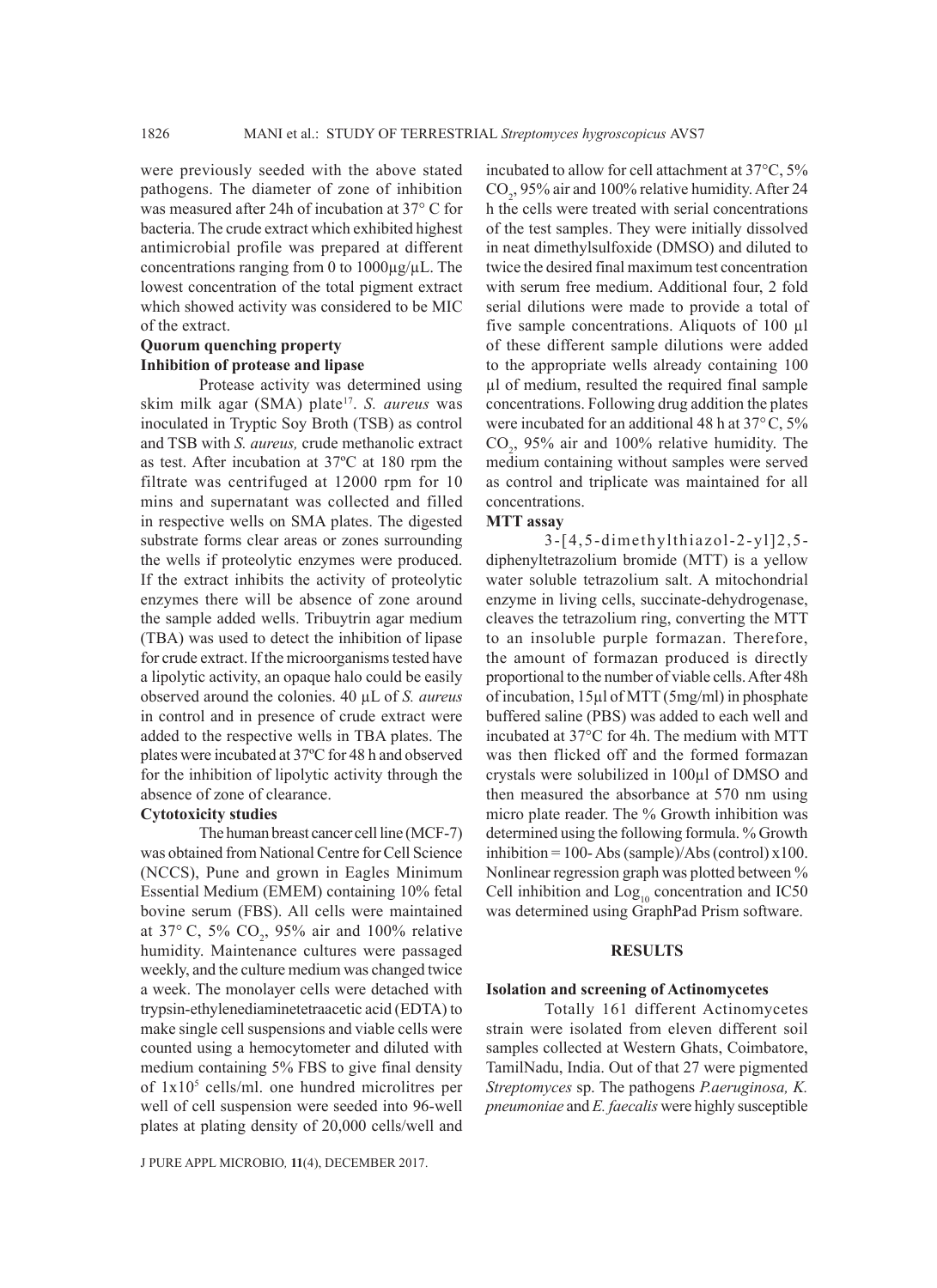to the strain AVS 7 with the zone of inhibition of 15 mm, 14 mm and 12 mm respectively.

## **Determination of morphological and biochemical characteristics**

Morphological observations of spore chains under light microscopy with a magnification of 400x and 1000x, the strain on SCN agar was soft and ovoid in shape with smooth surfaces. The elongated chain of spores was flexible; the same was also supported by the images magnified through Scanning Electron Microscopy (SEM) (Fig. 1). The color of the aerial mycelium was pinkish grey and the strain AVS7 produced diffusible reddish brown pigment.

Observation of well developed irregular branched vegetative mycelium and no fragmentation of substrate were seen. The arthrospores were formed in chains with numerous spores and the aerial mycelium was branched monopodially. The physiological and biochemical characteristics were displayed in table 1 and this determines the genus level of the organism as *Streptomyces*. The strain hydrolysed starch, casein and was found to be producers of enzyme substances citrate, catalase, urease and nitrate reduction. The isolate AVS7 fermented reducing and non reducing sugars lactose, maltose, rhamnose and dextrose. Considerable production of pigment was observed only in starch casein nitrate medium, ISP 2 and ISP 3. Maximum diffusible pigments were seen in SCN medium while less diffusible pigments were observed with ISP 2. Other media used such

**Table 1.** Antimicrobial profile

| S.  | Pathogens                 | Zone of inhibition $(cm)$ |                     |  |
|-----|---------------------------|---------------------------|---------------------|--|
| No. |                           | Methanolic<br>extract     | Culture<br>filtrate |  |
|     | Staphylococcus aureus     | 2.6                       | 1.8                 |  |
| 2   | Klebsiella pneumoniae     | 1.6                       | 0.9                 |  |
| 3   | Stapylococcus epidermidis | 1.0                       | 0.7                 |  |
| 4   | Pseudomonas aeruginosa    | 1.2                       | 1.0                 |  |
| 5   | Enterococcus faecalis     | 1.0                       |                     |  |
| 6   | Bacillus subtilis         | 0.7                       |                     |  |
|     | E coli                    | 0.9                       |                     |  |
| 8   | Proteus vulgaris          |                           |                     |  |
| 9   | Shigella sp               |                           |                     |  |
| 10  | Salmonella typhi          |                           |                     |  |
| 11  | Vibrio cholerae           | 2.2                       | 1.2                 |  |

as ISP 1, ISP 4, ISP 5, ISP 6 and ISP 7 did not induce the production of any pigment but growth of the organism was good in the media used. The organism *Streptomyces* sp was found to produce maximum spores in SCN medium with the range of pH from pH 7 to 9 and the strain was tolerable upto 5% NaCl concentrations.

## **Molecular characterization**

A 1121-bp gene sequence was obtained with an amplification using 16SrRNA gene primers for the strain AVS 7. A BLAST search of the GenBank database with this sequence showed its 99% similarity to that of *Streptomyces hygroscopicus*. Phylogenetic tree was constructed with sequence of Genus *Streptomyces* members using PHYLIP package. The sequence was submitted in GenBank and obtained a temporary ID (KP732441).

## **Production and extraction of pigments**

Fermentation process of the strain *S. hygroscopicus* AVS7 was carried on at 30ºC for 7 days at 180 rpm. The pigment production was observed from 3rd day of incubation and the pigment started to explore throughout the incubation period and after  $7<sup>th</sup>$  day, the pigment production was normal. Accordingly, the fermented broth was harvested on the 7<sup>th</sup> day for further extraction and purification. Cell free culture filtrate and biomass was separated using centrifugation process and the pigments were extracted using polar solvent ethyl acetate and methanol respectively. The methanolic biomass crude extract contained more pigments than cell free culture filtrate crude extract.

IR spectrum has proven to be the most effective way to give the information about the functional groups present in the compound. Figure 2 shows the FT-IR report for the purified fraction. In that, the stretching frequencies of the IR spectrum recorded 2923.87 & 2855.34

> **Table 2.** Cytotoxicity of AVS7 metabolites

| Conc $(\mu g)$ | % Cell Inhibition |  |
|----------------|-------------------|--|
| 0.63           | 10.01021          |  |
| 1.25           | 24.31052          |  |
| 2.5            | 40.34729          |  |
| 5              | 60.7763           |  |
| 10             | 72.01226          |  |
|                |                   |  |

'-' No zone of inhibition; cm centimetre; < 0.5cm no inhibition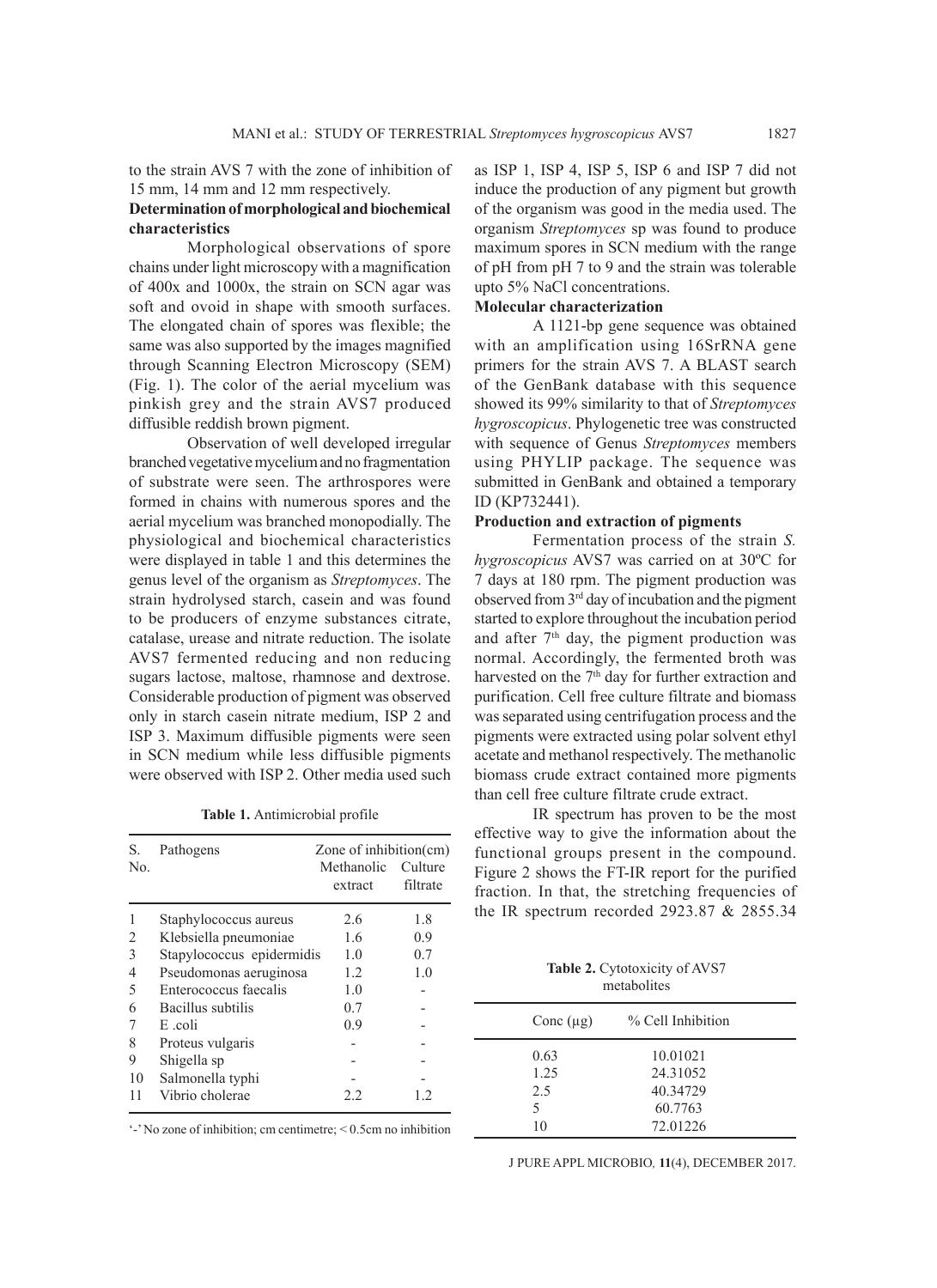corresponds to Aliphatic –CH stretching and 750.0  $corresponds$  -  $(CH<sub>2</sub>)$  n- in hydrocarbon. No peaks at 3500-3000 which clearly confirms that there is no –OH, NH and aromatic hydrogen in this compound. No peak at around 1600-1500 which further confirms the absence of aromatic carbons. The Gas chromatography – Mass spectrometry was analysed for the crude metabolites extract. The chromatogram was obtained with 4 major peaks which are given in figure 3. The highest peak was with the retention time 31.12 and  $R_f$  value was 6 with relative abundance 149. The molecular mass was 193.05. From this we can approximately conclude that the compound is a aliphatic keto compound and a carboxylic acid derivative.



## **Biological activity of the crude extract Determination of antimicrobial activity**

The crude biomass extract and culture filtrate showed good antimicrobial potentials against Gram positive and Gram negative clinical pathogens. *S. aureus* was found to be highly susceptible to both methanolic biomass extract and culture filtrate extract with the zone of inhibition of 2.6 cm and 1.8cm respectively. Both the extracts showed inhibition against *P. aeruginosa* with the inhibition zone of 1.0cm and 1.2 cm respectively. The methanolic biomass extract showed an inhibition zone of 1.6 cm and 2.2 cm against *K. pneumoniae* and *V. cholerae* (Table 1). The methanolic biomass extract was having highest antimicrobial profile so it was taken to determine the quorum quenching property. To assess the quorum quenching property it is necessary to find out the MIC of the extract. MIC of the crude methanolic biomass crude extract was assayed.  $20\mu g/\mu L$  of the pigment extract was found to be effective against all the clinical pathogens. *S. aureus* and *Vibrio cholerae* were sensitive to a minimum dose of 10 microlitres of the crude extract.

#### **Quorum quenching property Inhibition of protease and lipase** Fig. 1. SEM image of AVS7 spores<br>Absence of zone of clearance was



J PURE APPL MICROBIO*,* **11**(4), DECEMBER 2017. **Fig. 2.** FT- IR analysis of AVS7 crude extract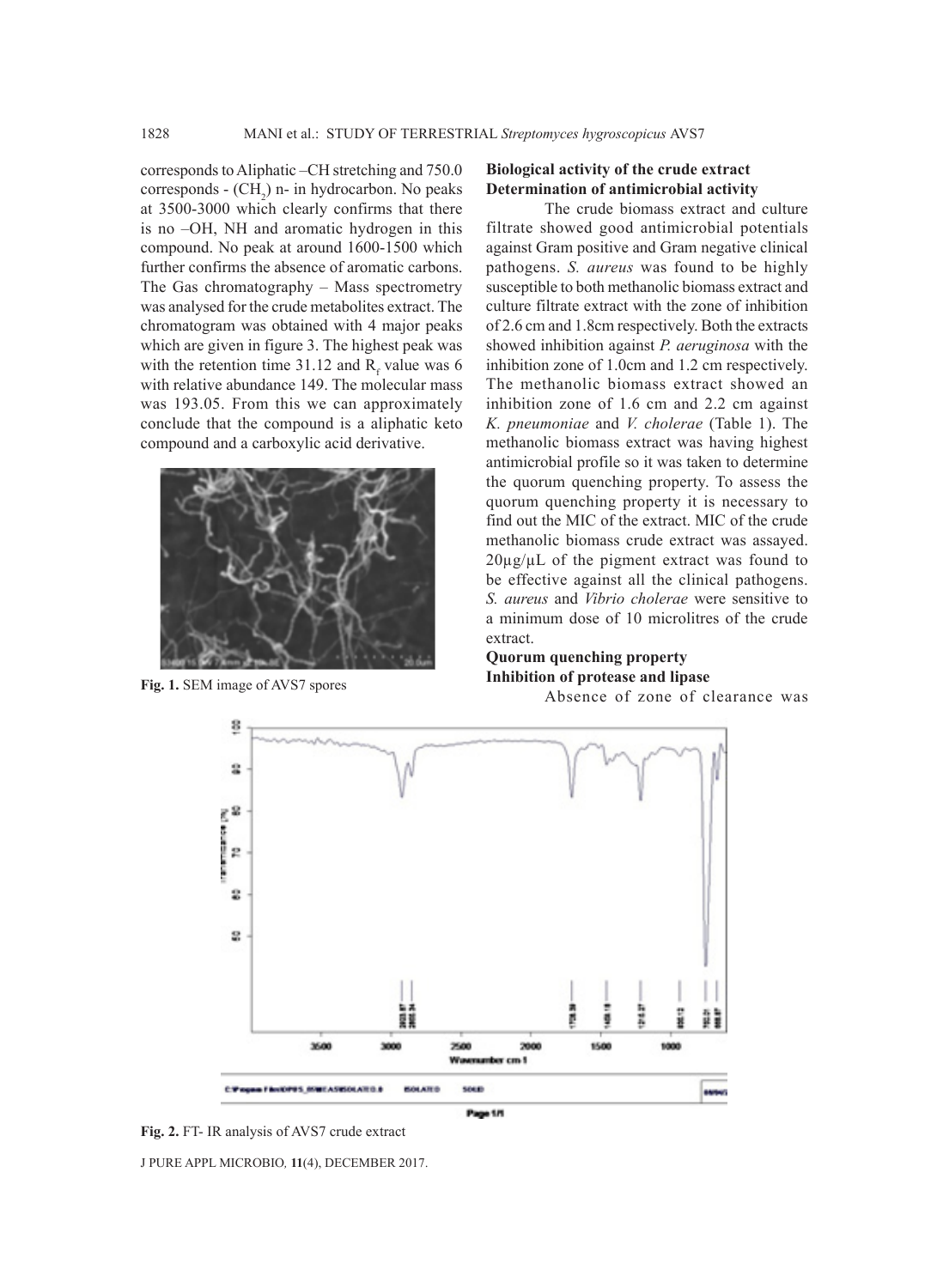observed in the assay for proteolytic and lipolytic activity after the stipulated incubation period. The absence of zone of clearance with respect to the control indicated quenching or inhibition of quorum sensing molecules by the crude extract. This means that the crude extract have the ability to stop the QS system which is an essential role in synchronising gene expression and functional co-ordination among bacterial communities.

# **Cytotoxicity evaluation**

The potential strain AVS7 exhibited anti cancerous activity at a significant range (Fig 4) and the 50% inhibitory activity was found at 3.66 µg/ml. The regression was 0.9912 which was a significant one and 72% of cell death occurred at 10  $\mu$ g/ml (Table 2). This crude metabolite was found to be efficient anti cancer product.

#### **DISCUSSION**

Terrestial actinomycetes are the well explored group in bacteria. Most of the antibiotics

discovered from actinomycetes belong to genus *Streptomyces*. Apart from the available drugs we wanted to isolate a novel compound from the terrestrial *Streptomyces* sp obtained from the unexplored Western Ghats region. Hence the soil samples were collected from the Western Ghats (Nilgiri cluster) and about 121 actinomycetes strains were isolated. Among these 27 were pigmented strains. Screening of these pigmented strains revealed the potency of the isolate AVS7 and this primary screening unveiled that the SCN media was a good base for the production of antimicrobial compounds. From the results of morphology, biochemical, physiology and molecular characterization we found out the AVS7 is *Streptomyces hygroscopicus.* The spores were numerous on aerial mycelium and they form a chain arrangement. The strain showed a good growth on SCN agar amended with NaCl and the isolate can be placed in intermediate tolerant group and this investigation was similar to the report of Valan *et al* 18. Most of the antimicrobial compounds



**Fig. 3.** GC- MS analysis of AVS7 crude extract

GC-MS profile of AVS7





**Fig. 4.** Cytotoxicity analysis of crude extract of AVS7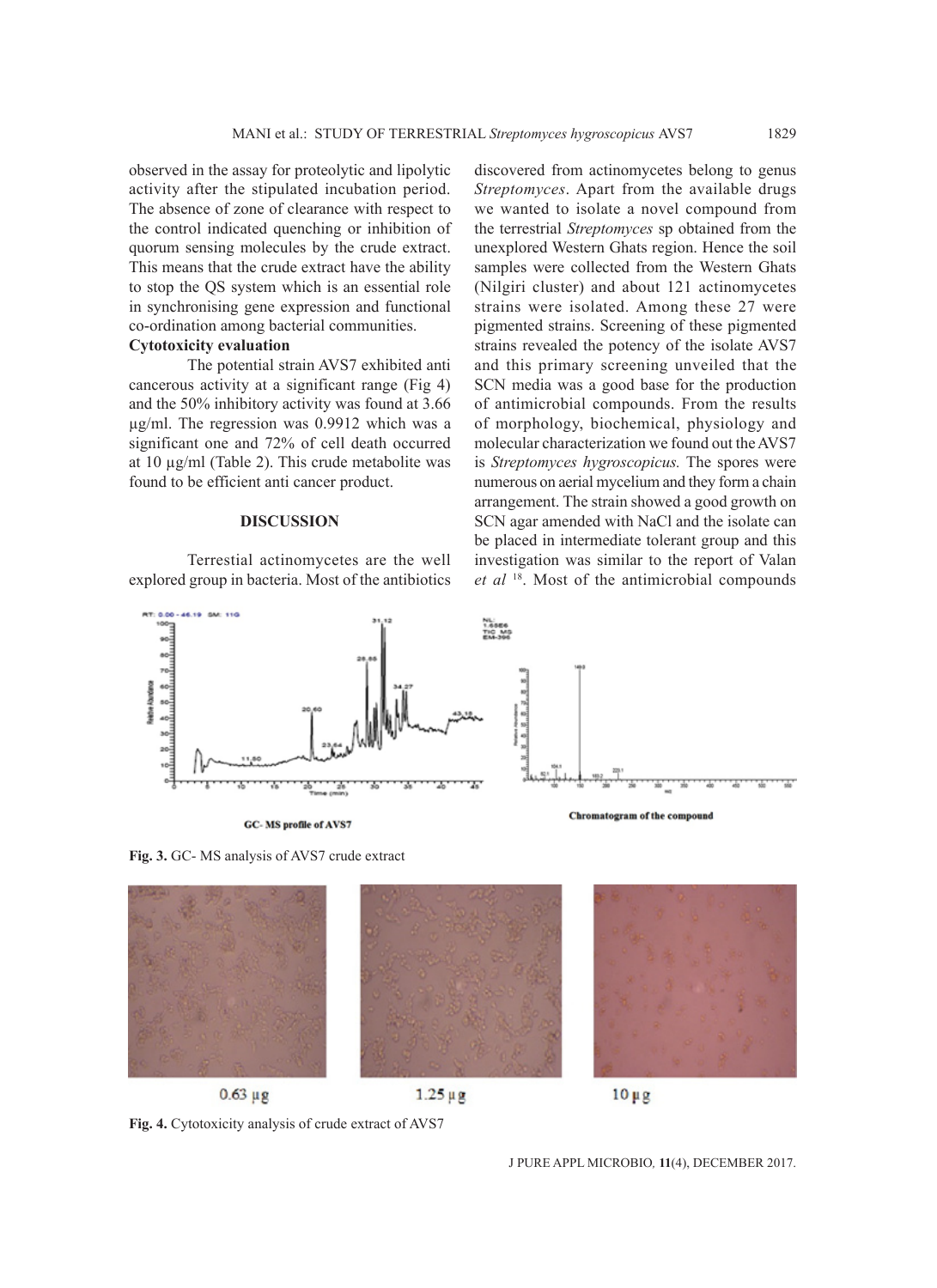1830 MANI et al.: STUDY OF TERRESTRIAL *Streptomyces hygroscopicus* AVS7

were extracted in methanol and ethyl acetate and this has been reported in many investigations. Similarily, in our study also crude extract from the biomass of *S. hygroscopicus* AVS7 was extracted in methanol. Many of the antibiotics were extracted from *Streptomyces* sp and antibiotics like daunamycin and irunamycin were extracted using methanol. This antibiotic has the antimcirobicidal effect on pathogenic bacteria<sup>19</sup>, as our crude was also extracted in methanol this may also contains a potential antibiotic. As the extract had the antimicrobial potentiality by inhibiting *P. aureginosa, E. faecalis* and *K. Pnuemoniae* and major activity was against Gram positive bacteria*.* Similar report was identified in aerobic filamentous bacterium from soil showed activity against Gram positive bacteria<sup>20</sup>. So by this means SCN broth induced the production of antimicrobial metabolites which are pigmented. The same was observed in the research of Valan *et al*18 that the novel *Streptomyces*  sp from Western Ghats was found to have the highest antibacterial effect in MNG broth. This study revealed the excellence of antimicrobials produced by the *Streptomyces* sp depends mainly upon the media constituents and physiological effectiveness. The influence of antimicrobial compounds was showing the highest activity when SCN was used as sole media. Same piece of work was reported by Holmalahti *et al*<sup>21</sup> who showed that the nature of medium composition strongly affected antimicrobial compounds production in different organisms. This antimicrobial compounds as crude metabolites were strongly produced and characterized for the presence of functional groups and GC- MS and FT-IR analysis revealed that the metabolite with the highest peak was a carboxylic acid derivative of aliphatic keto compound with the mass of 193.05. These metabolites have the highest antimicrobial profile and developed resistance against the pathogenic organisms. Most of the pathogenic organism resist available antibiotics and develop resistance against it through biofilm formation. A quest arised to identify the interaction of the pigmented secondary metabolites over quorum sensing molecules. Hence it was analysed through protease and lipase assay. However, the contribution of these proteases to the pathogenicity of *Staphylococcus* sp was highly speculative until now and deserves further investigation. The role for proteases may involve in protection against

J PURE APPL MICROBIO*,* **11**(4), DECEMBER 2017.

antimicrobial peptides such as the neutrophil defensins and the platelet microbicidal proteins. These peptides seem to play important roles in host defense. Because these antimicrobial peptides are subjected to proteolytic inactivation of the extracellular proteases production by the staphylococci that may represent a bacterial defense system22. Since the *arlR-arlS* locus modifies extracellular proteolytic activity, it is tempting to speculate that this locus might be involved in the virulence of *S. aureus*. It is not yet known whether ArlR acts directly on protease gene transcription or through interactions with other genes. Promisingly inhibition of these quorum sensing molecules of Gram positive organisms observed through the assays as observed by the earlier reports<sup>23</sup>. These sensing was quenched by the antimicrobial metabolites in crude form. Simialrily, lipase is also an important lipolytic enzyme of *S. aureus* that contributes significantly to the pathogenesis of staphylococcal infection $24$ . The fact that organisms from deep infections are generally Lip<sup>+</sup> suggests that lipase plays an important role in tissue invasion<sup>23, 25</sup>. Generally, the Gram positive organisms secrete proteases and lipases which act as cell to cell communicating agents. Absence of these molecules in the assay plates indicated the prevention of cell to cell communication of the pathogen by the crude biomass pigment extract. In this regard, the antimicrobial compounds disconnect the communication between the cells which may results in forming the pathogenecity. The mode of prevention may be either due to the inhibition in the production or by quenching the produced quorum sensing molecule is yet to be determined. Majorily, the quenching of these molecules will lead us to discovery of novel antibiotics against skin diseases as lipase was quenched by this crude compound. The understanding of the mechanism will lead to the judicial usage of the compound in inhibiting the pathogens. This research implied that the crude metabolite has the anti cancerous potentiality and the isolated culture have potency to be exploited as the sources of novel cytotoxic molecules showed highest activity at least concentration. Further research will be focussed on knowing the chemical nature of the purified biomolecule for their antimicrobial and anticancer activities.